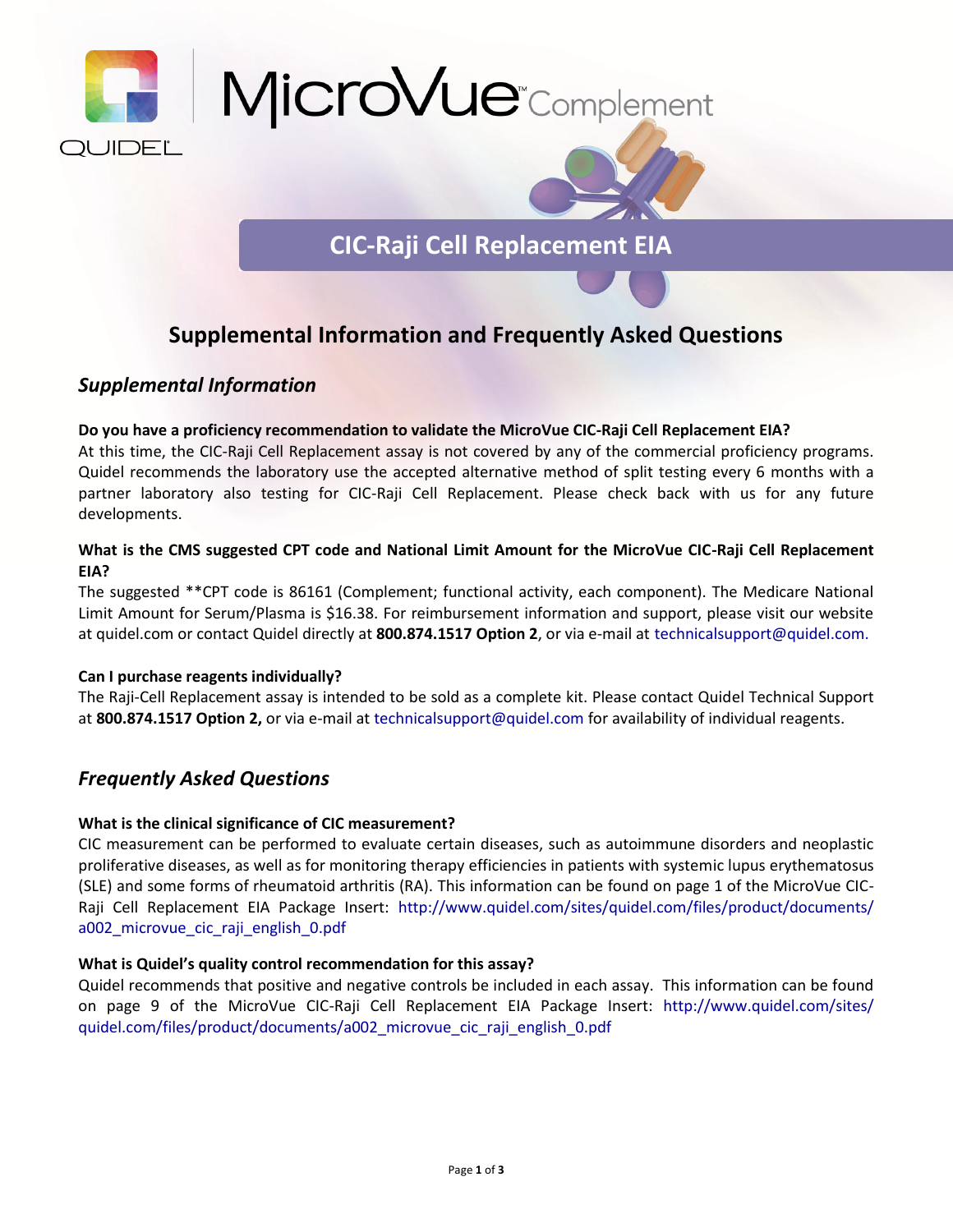#### **Can I use incubation times and/or temperatures that are different than what are listed in the protocol?**

Using incubation times and/or temperatures that differ from what is listed in the Package Insert may give erroneous results, and is therefore discouraged. The Assay Procedure can be found on pages 7-8 of the MicroVue CIC-Raji Cell Replacement EIA Package Insert: [http://www.quidel.com/sites/quidel.com/files/product/](http://www.quidel.com/sites/quidel.com/files/product/%20documents/a002_microvue_cic_raji_english_0.pdf)  [documents/a002\\_microvue\\_cic\\_raji\\_english\\_0.pdf](http://www.quidel.com/sites/quidel.com/files/product/%20documents/a002_microvue_cic_raji_english_0.pdf)

#### **How sensitive is the MicroVue CIC-Raji Cell Replacement EIA?**

The sensitivity is 4 μg Eq/mL. This information can be found on page 13 of the MicroVue CIC-Raji Cell Replacement EIA Package Insert: [http://www.quidel.com/sites/quidel.com/files/product/documents/a002\\_microvue\\_cic \\_raji\\_](http://www.quidel.com/sites/quidel.com/files/product/documents/a002_microvue_cic%20_raji_%20english_0.pdf)  [english\\_0.pdf](http://www.quidel.com/sites/quidel.com/files/product/documents/a002_microvue_cic%20_raji_%20english_0.pdf)

#### **What is the specificity of the MicroVue CIC-Raji Cell Replacement EIA? How reproducible is this assay?**

The information regarding the specificity and reproducibility studies that were performed can be found on page 13 of the MicroVue CIC-Raji Cell Replacement EIA Package Insert: [http://www.quidel.com/sites/quidel.com/files/](http://www.quidel.com/sites/quidel.com/files/%20product/documents/a002_microvue_cic_raji_english_0.pdf)  [product/documents/a002\\_microvue\\_cic\\_raji\\_english\\_0.pdf](http://www.quidel.com/sites/quidel.com/files/%20product/documents/a002_microvue_cic_raji_english_0.pdf)

#### **What is the target in this assay and how is it detected?**

The MicroVue CIC-Raji Cell Replacement EIA targets circulating immune complexes (CIC) based on the ability of Raji cell CR2 receptors to bind CIC that contain fragments of C3, the third complement component. An expanded description of the principle of this assay can be found on page 2 of the MicroVue CIC-Raji Cell Replacement EIA Package Insert: http://www.quidel.com/sites/quidel.com/files/product/documents/a002\_microvue\_cic\_raji [english\\_0.pdf](http://www.quidel.com/sites/quidel.com/files/product/documents/a002_microvue_cic_raji_%20english_0.pdf)

#### **What sample types can be used with this assay?**

#### **What are the storage conditions for samples, and requirements for sample handling?**

The specimen collection, storage, and handling requirements for the MicroVue CIC-Raji Cell Replacement EIA can be found on page 5 of the MicroVue CIC-Raji Cell Replacement EIA Package Insert: [http://www.quidel.com/sites/](http://www.quidel.com/sites/%20quidel.com/files/product/documents/a002_microvue_cic_raji_english_0.pdf)  quidel.com/files/product/documents/a002 microvue cic raji english 0.pdf

#### **What kit format is available and what is included in the kit?**

#### **What are the storage conditions for the kit and its components?**

Information about kit contents and storage can be found on pages 2-4 of the MicroVue CIC-Raji Cell Replacement EIA Package Insert: [http://www.quidel.com/sites/quidel.com/files/product/documents/a002\\_microvue\\_cic\\_](http://www.quidel.com/sites/quidel.com/files/product/documents/a002_microvue_cic_%20raji_english_0.pdf)  [raji\\_english\\_0.pdf](http://www.quidel.com/sites/quidel.com/files/product/documents/a002_microvue_cic_%20raji_english_0.pdf)

#### **The 20x Wash Solution Concentrate was stored at 2°C to 8°C, and when I went to prepare it, I noticed crystals had formed in the bottle. Can I still use the reagent?**

**How long is the Wash Solution stable for once it is prepared per the instructions in the Package Insert?**

**I prepared the Wash Solution as described in the Package Insert, but the solution appears cloudy and discolored. Can I still use the reagent?**

**When should I prepare the Substrate Solution?**

**The Substrate Concentrate I received is dark green in color. Can I still use this reagent?**

**I prepared the Substrate Solution per the instructions in the package insert. The prepared Substrate Solution is now a dark green color. Can I still use this reagent?**

**I have finished reconstituting the CIC Controls per the instructions in the package insert. Do I need to further dilute the reconstituted controls before using them in the assay?**

Information regarding stability and preparation of reagents can be found on pages 5 and 6 of the MicroVue CIC-Raji Cell Replacement EIA Package Insert: [http://www.quidel.com/sites/quidel.com/files/product/documents/](http://www.quidel.com/sites/quidel.com/files/product/documents/%20a002_microvue_cic_raji_english_0.pdf)  a002 microvue cic raji english 0.pdf